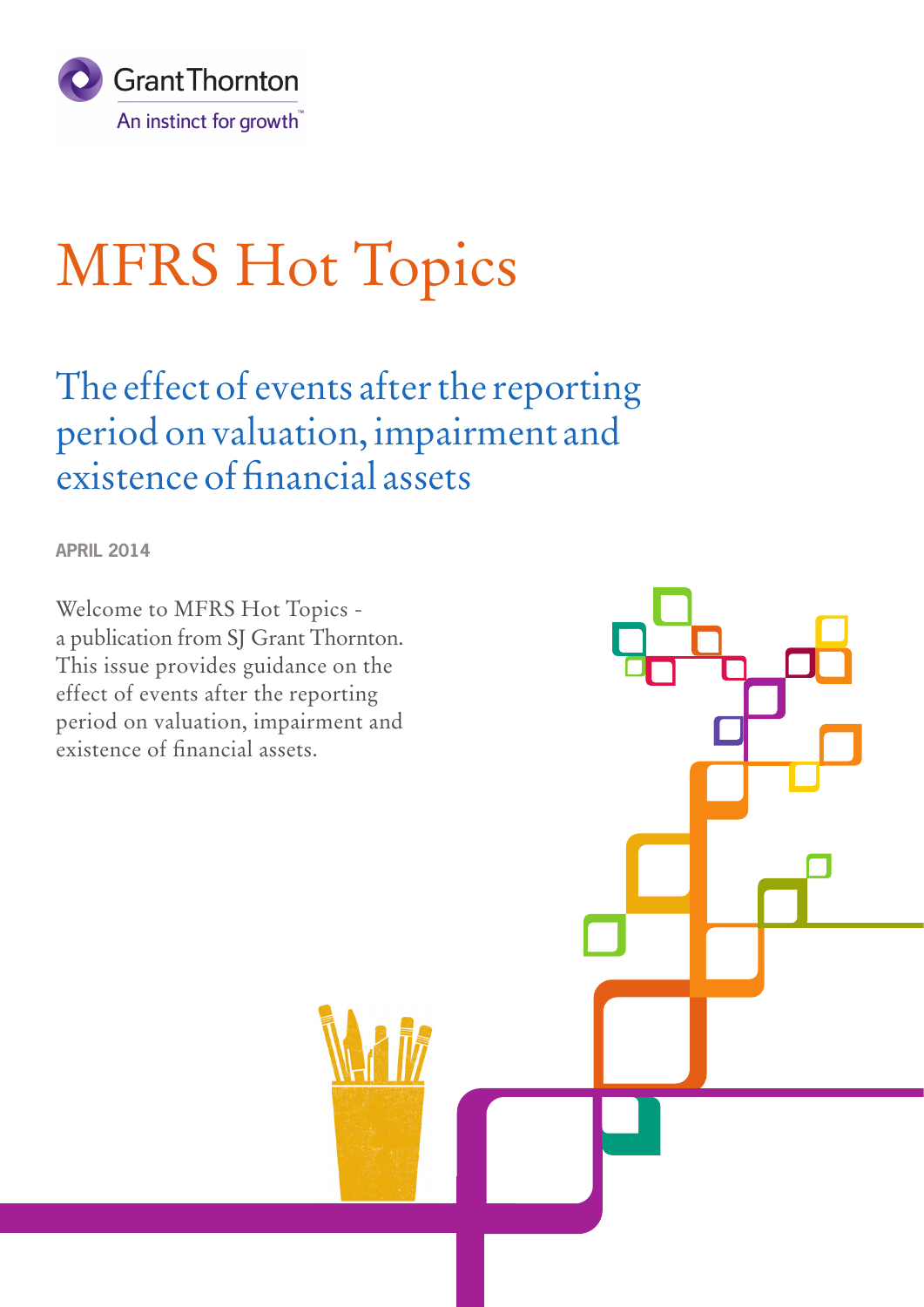After the reporting date, but before the date of authorisation of its financial statements, a reporting entity may receive information on the value, recoverability or existence of financial assets (investments) that it holds. This Hot Topic addresses the considerations for the recognition and measurement of the financial assets at the reporting date. Specifically:

- when do fair value measurements need to be adjusted?
- how is the recognition and measurement of impairment losses affected?
- where fraud is involved are there any special considerations for the recognition and measurement of the assets?
- when should financial statements of earlier periods be restated?

References are made to MFRS 110 Events after the Reporting Period.

# **Contents**

- 2 Introduction
- 3 Impact of events after the reporting period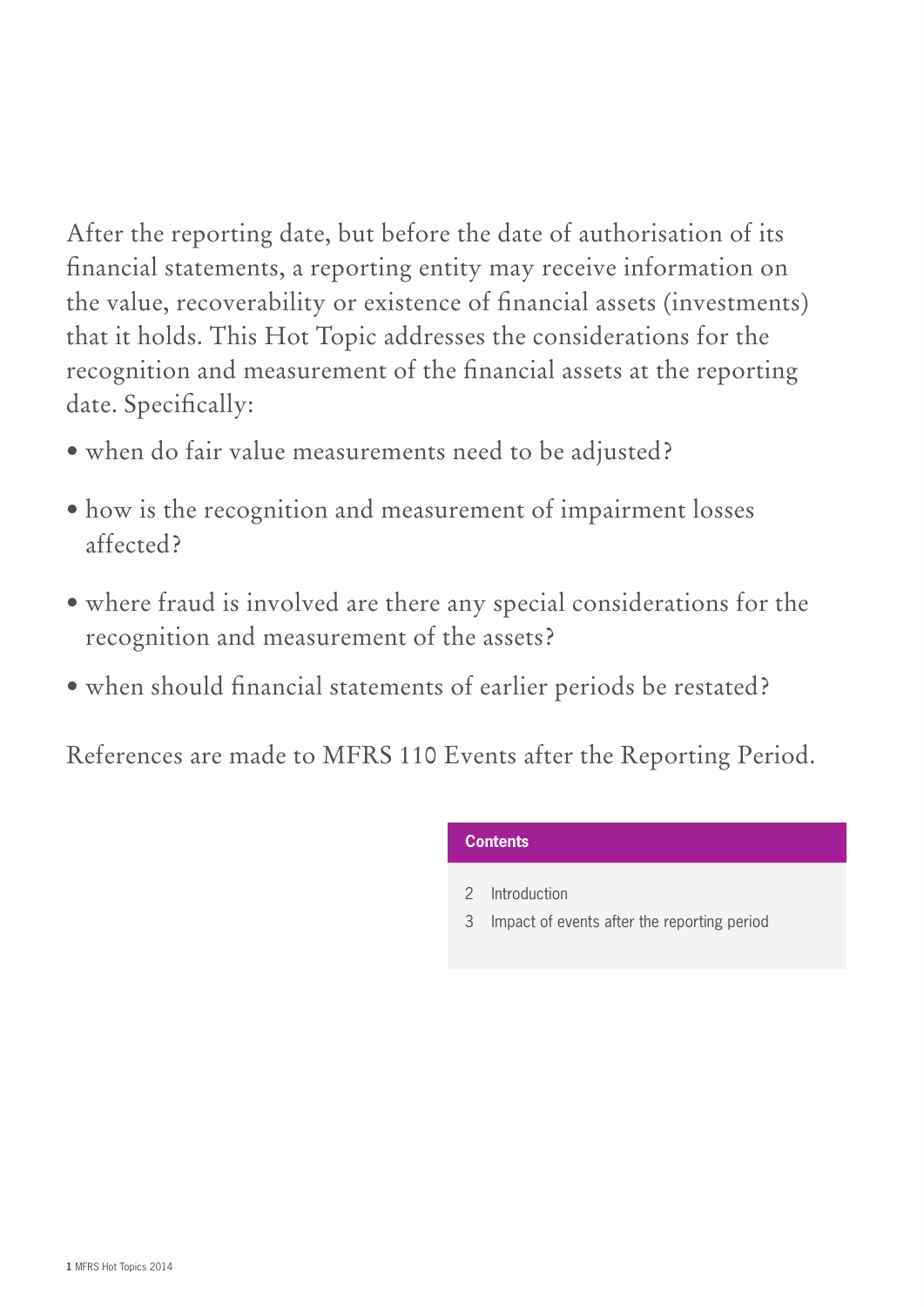# Introduction

In the current general economic downturn many companies have announced unfavourable news in respect of the current financial condition or performance of their business or lower expectations of future performance. A number of high profile and significant frauds and alleged frauds have also been reported. This type of information normally results in significant falls in the value of the issuer's equity and debt securities. We consider below the practical implications for investors with respect to the recognition and measurement of financial assets at the reporting date when such information subsequently comes to light before the financial statements are authorised for issue.

# **General guidance**

**An entity adjusts amounts recognised in its financial statements to reflect adjusting events after the reporting period (MFRS 110.8). Adjusting events are those that provide evidence of conditions that existed at the end of the reporting period (MFRS 110.3(a)). Events that are indicative of conditions that arose after the reporting period are not adjusted for at the reporting date but should be disclosed where they are material (MFRS 110.3(b), 10, 21). Professional judgement may be required to make this determination in some cases.**

**When events after the reporting period are non-adjusting events, the reporting entity makes the disclosures in MFRS 110.21 and 22.**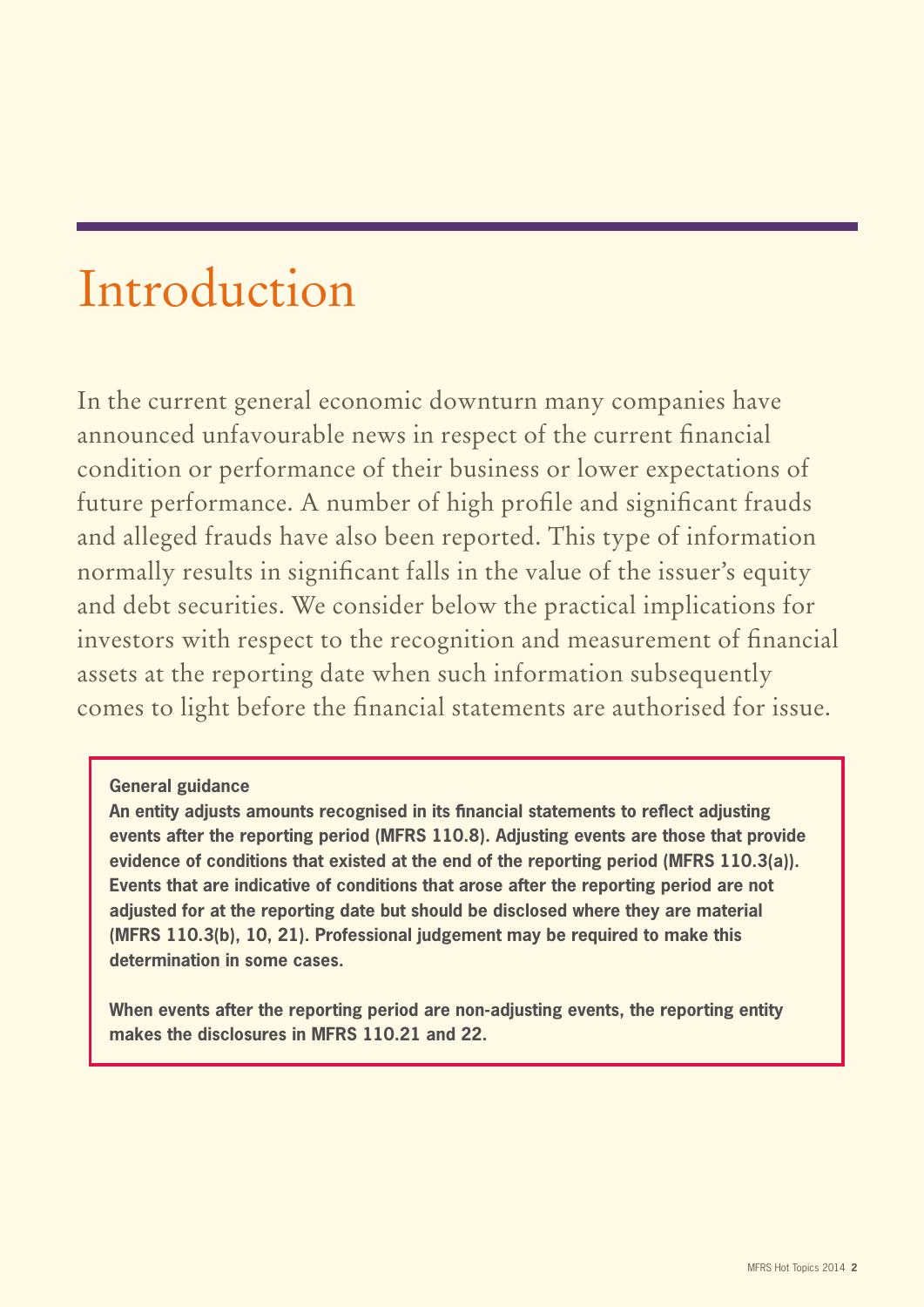# Impact of events after the reporting period

**1) Impact of events after the reporting period on period end fair value**

# **Fair value measurement using quoted market prices**

The best evidence of fair value at the reporting date is the quoted price in an active market. When such a quoted price is available it must be used without adjustment to measure the financial asset except in limited circumstances such as when a quoted price in an active market does not represent fair value at the measurement date (IFRS 13 Fair Value Measurement paragraph 79(b)). A decline in the quoted price of investments between the reporting date and the date when the financial statements are authorised for issue is a non-adjusting event after the reporting date (MFRS 110.11). An abnormally large change in value after the reporting date should be disclosed in the notes (MFRS  $110.22(g)$ ).

# **Fair value measurement using a valuation technique**

The objective of using a valuation technique is to establish what the transaction price would have been at the measurement date in an arm's length exchange involving knowledgeable and willing parties and motivated by normal business considerations. The valuation should incorporate all factors that market participants would consider in setting a price (IFRS 13.3). It is implicit in a fair value measurement that information is incorporated in a valuation only if it would be available to market participants in establishing the transaction price.

The estimates and assumptions used in the valuation technique should reflect market conditions at the reporting date. Judgement may be required in some cases to determine whether a knowledgeable buyer would have been aware of the relevant information at the reporting date. This will involve consideration of the nature of 'typical' market participants and the normal buying process they would undertake in acquiring the financial asset in concern (including the extent of due diligence that is customary in the circumstances). For example, a venture capitalist contemplating the purchase of a substantial investment in a private entity would typically carry out extensive due diligence. By contrast a bank which routinely buys and sells loans might rely primarily on publicly available credit ratings and undertake only limited further investigation.

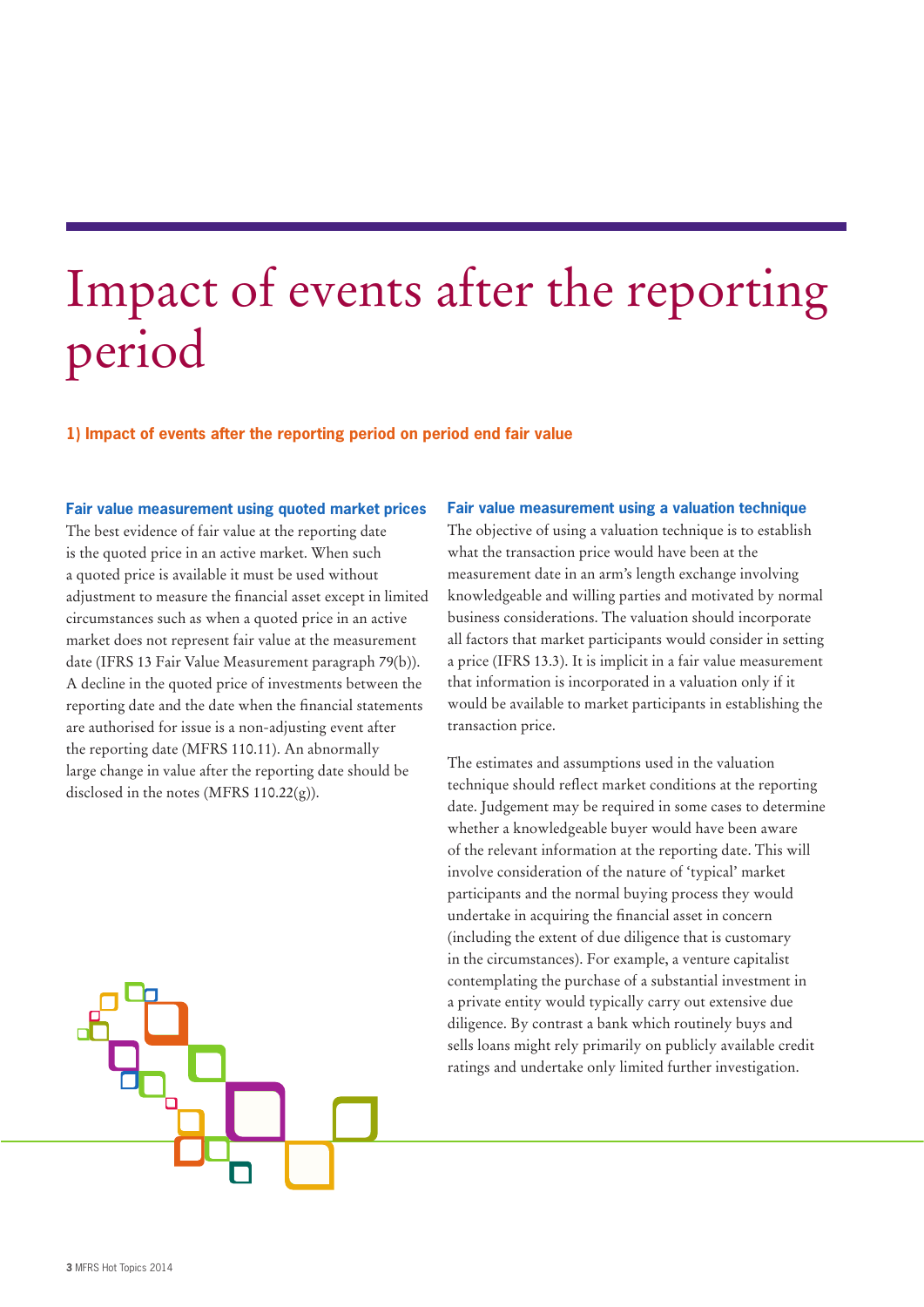If a knowledgeable buyer would reasonably have been expected to obtain and consider the relevant information at the reporting date, it should be reflected in the inputs to the valuation technique (for example, by adjusting the discount rate used or estimates of future cash flows).

# **Example**

#### **Fair value using a valuation technique**

Entity A holds a loan note issued by Entity B. This is classified as an available for sale financial asset. The loan note is not quoted in an active market. Entity A therefore uses a valuation technique. Entity A prepares its financial statements to 31 March each year. On 15 May 20X1, prior to the authorisation for issue of Entity A's financial statements for 31 March 20X1, Entity B announces that it plans to withdraw from one of its key markets. The deterioration in the economy of country X has resulted in a loss of customers and future sales orders for a major product. Entity B expects to make a significant loss as a result of asset write downs, restructuring costs and the reduction in future revenues.

# **Should Entity A adjust the fair value of the loan at the reporting date?**

Entity A determines that the announcement provides evidence of conditions that existed at the reporting date as the poor performance of the economy in country X had been evident for some time. Information about Entity B's exposure to changes in economic conditions in country X was disclosed in publicly available information including Entity B's latest annual and interim financial statements. Entity A therefore concludes that a knowledgeable buyer would have taken this information into account in setting a price for the loan at the reporting date. Entity A revises the discount rate (to reflect the increased credit risk of the borrower) or the estimates of future cash flows (to reflect expected recoveries) used to determine the fair value of the loan.

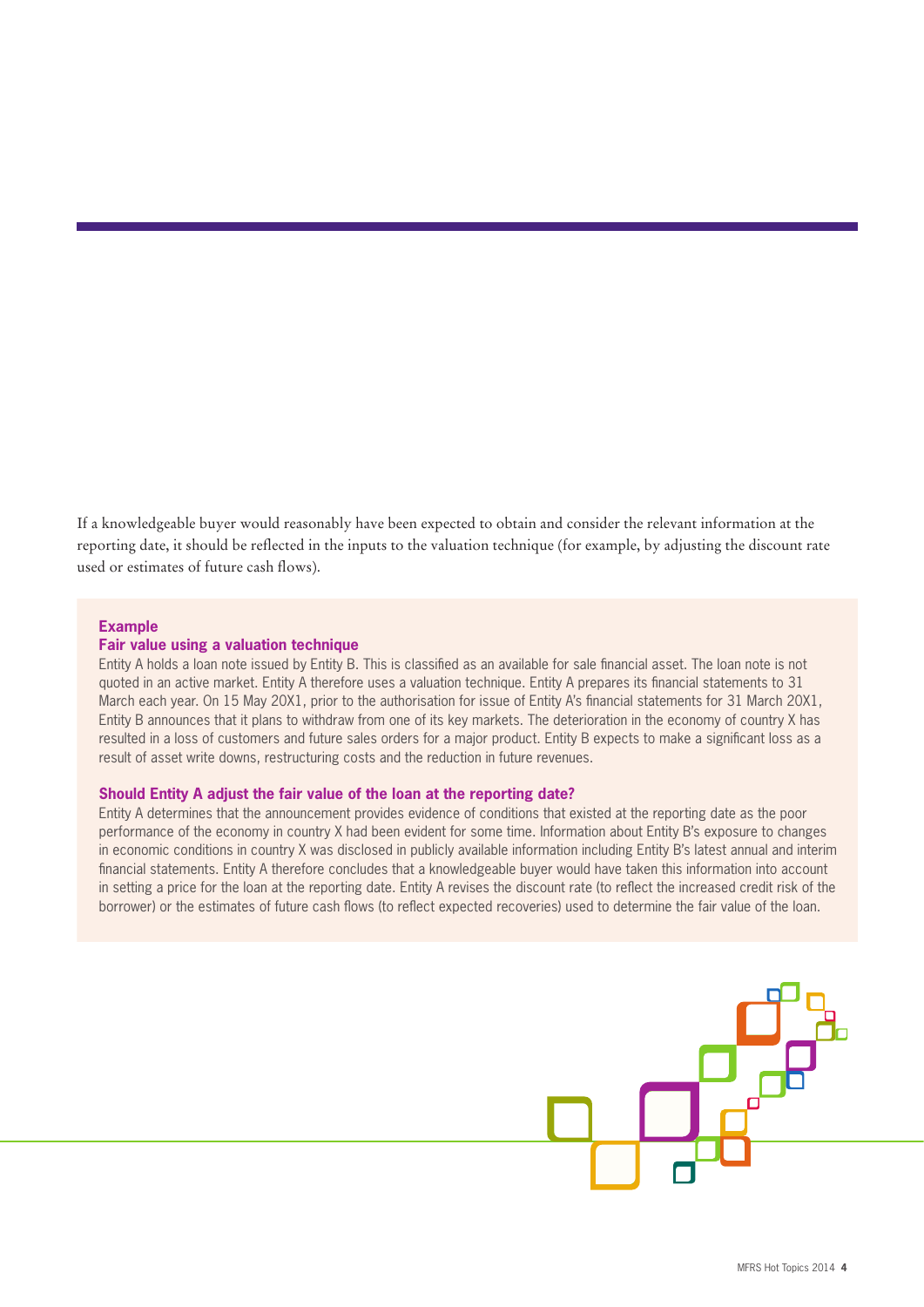# **2) Impact on recognition and measurement of impairment losses**

# **Impairment of available for sale financial assets**

If a decline in the fair value of an available for sale financial asset has been recognised in other comprehensive income and there is objective evidence that the asset is impaired, the cumulative loss recognised in other comprehensive income is reclassified from equity to profit or loss as a reclassification adjustment (MFRS 139 Financial Instruments: Recognition and Measurement, paragraph 67)).

The receipt of information after the reporting date indicating that an asset was impaired at the reporting date is an adjusting event after the reporting date (MFRS 110.9(b)). An announcement by the investee may therefore provide qualitative evidence that an available for sale financial asset carried at fair value was impaired at the reporting date. For example, it may indicate that adverse changes had taken place at the reporting date in the technological, market, economic or legal environment in which the issuer of an equity security operates (MFRS 139.61) or that the issuer of a debt security was in significant financial difficulty at the reporting date (MFRS 139.59(a)).

Although the information received after the reporting date may indicate the existence of impairment, it may not affect the measurement of the impairment loss. This is because the information may not affect the period end fair value (see guidance above). For an available for sale financial asset, the impairment loss that is reclassified to profit or loss is the difference between the fair value of the financial asset at the reporting date and the acquisition cost (net of any principal repayment and amortisation) less any impairment previously recognised in profit and loss (MFRS 139.68).

# **Example**

#### **Impairment of AFS financial asset**

Entity C holds quoted debt securities in Entity D which are classified as available for sale financial assets. Entity C prepares its financial statements to 31 December each year. At the reporting date, the fair value of the debt securities had declined below their cost. Entity C initially determines the decline is neither significant nor prolonged based on its normal assessment criteria. On 15 February 20X2, prior to the authorisation for issue of Entity C's financial statements for 31 December 20X1, Entity D announces a significant loss and that it has breached some of its banking covenants at 31 December 20X1.

# **Should Entity C recycle the loss recognised in other comprehensive income to profit or loss?**

The announcement provides objective evidence that the investee (Entity D) was in financial difficulty at 31 December 20X1. This is likely to be objective evidence of an impairment at the reporting date (see MFRS 139.59(a)). Entity C reclassifies the loss from equity to profit or loss as a reclassification adjustment. It does not revisit the period end fair value, which is determined as quoted price in an active market. Accordingly the amount of the loss reported is not affected.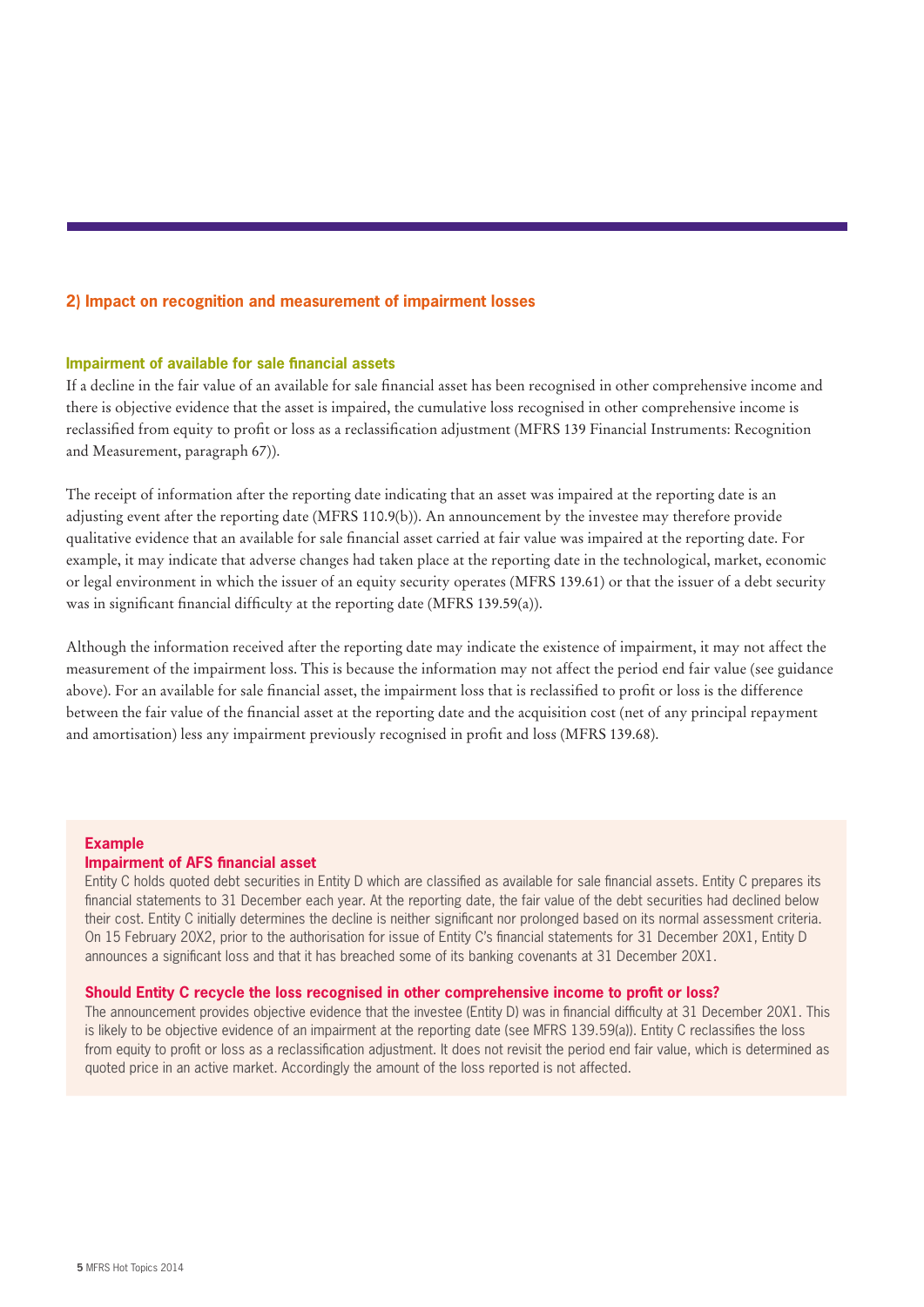# **Impairment of financial assets carried at cost or amortised cost**

If there is objective evidence that an impairment loss on loans and receivables or held to maturity investments carried at amortised cost has been incurred, the amount of the loss is measured as the difference between the asset's carrying amount and the present value of estimated future cash flows (excluding future credit losses that have not been incurred) discounted at the financial asset's original effective interest rate (MFRS 139.63). For a financial asset quoted at cost (for example, unquoted equity instruments where fair value cannot be reliably measured) the impairment loss is calculated on a similar basis except the discount rate used should equate to the current market rate of return on a similar financial asset (MFRS 139.66).

As noted earlier, the receipt of information after the reporting date indicating that an asset was impaired at the reporting date is an adjusting event (MFRS 110.9(b)). Judgement will be required to determine whether the information obtained provides objective evidence of impairment at the reporting date depending on the specific facts and circumstances. For example, the financial difficulties of a debtor resulting in a potential default often build up over time and significant deterioration may have occurred by the reporting date. However, in some cases the financial difficulty of the debtor may be linked to one event that occurred after the reporting date.

If there is objective evidence of impairment at the reporting date, the reporting entity is required to measure the impairment loss (MFRS 139.63 and 66). For this purpose the reporting entity's estimates of future cash flows should take account of the most up to date information available (which would include the information obtained after the reporting date) in measuring the amount of the impairment.

# **Example**

# **Impairment of loan receivable**

Entity E holds a loan note in Entity F which is classified as a loan and receivable in accordance with IAS 39. Entity E prepares its financial statements to 31 December each year. On 25 March 20X3, prior to the authorisation for issue of Entity E's financial statements for 31 December 20X2, Entity F announces a significant loss for the preceding financial year, which brings into doubt Entity F's ability to repay its borrowings. Entity F's major customers are in the construction sector in country Y which has experienced a significant decline in activity over the past twelve months and this has resulted in a fall in demand for Entity F's products.

# **Should Entity E provide for an impairment loss at the reporting date?**

The announcement provides objective evidence that the loan and receivable was impaired at the reporting date. Entity F is in significant financial difficulty and this condition has built up over a period of time. Entity E calculates the impairment loss in accordance with MFRS 139.63. Its estimates of future cash flows expected in relation to the loan note take account of the new information on Entity F's financial condition.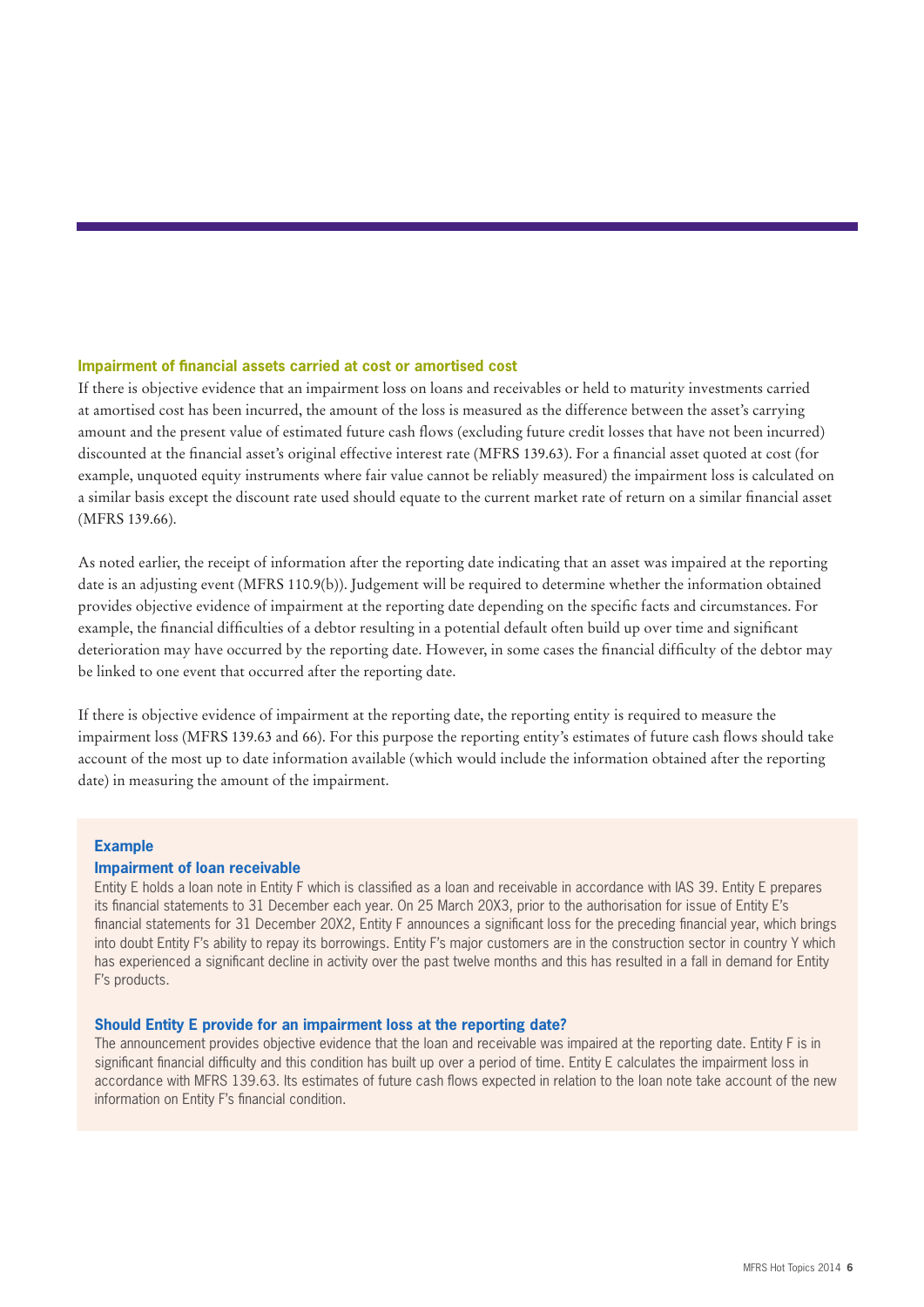# **3) Additional considerations when fraud is involved**

# **Valuation and impairment**

We believe the views expressed above on valuation and impairment remain applicable if the information received after the reporting date involves a fraud at the investee which was ongoing but undiscovered at the reporting date. Accordingly, if the investee entity announces a fraud event after the reporting entity's reporting date:

- a period end fair value determined as the quoted price in an active market is not adjusted for the effects of the fraud announcement
- a fair value determined using a valuation technique takes account of the fraud announcement if
	- the information provides evidence of circumstances existing at the reporting date
	- it is reasonable to conclude that the information would have been obtained by market participants transacting at the reporting date (this is probably a reasonable assumption only if the normal buying process would involve a due diligence process that would have a reasonable expectation of discovering the fraud)
- the fraud event may provide objective evidence of impairment at the reporting date and, if so, would be taken into account in measuring impairment losses for assets carried at cost or amortised cost.

Some confusion is caused by the example provided in MFRS 110.9(e) of an adjusting event after the reporting date stating that an entity is required "...to adjust the amounts recognised in its financial statements…when the discovery of fraud or errors show that the financial statements are incorrect' (MFRS 110.9(e)). Some may interpret this statement to require a reporting entity to make adjustments if the investee's financial statements have been misstated as result of fraud or error. In our view, however, MFRS 110.9(e) refers to the financial statements of the reporting entity (investor). The financial statements of the investor are not 'incorrect' if they correctly report the financial assets measured in accordance with the requirements of MFRS 139.

# **Existence**

In rare circumstances the discovery of a fraud at the investee may bring into question the existence and accuracy of the description of a reporting entity's investments. It may be determined that the investment contract is fraudulent or that the underlying investments to which the reporting entity believed it has rights do not actually exist. For example, an investor may engage a custodian to acquire and hold investments (such as equity shares) on its behalf. It may then discover that the custodian has not in fact acquired the shares and has misappropriated the monies advanced by the investor. Accordingly some or all of the investments that the investor believed that it owned do not actually exist. In such circumstances, the issue is one of existence or rights to the assets rather than valuation of those assets. Where it is determined that the assets did not exist at the reporting date, or that the entity's rights under the investment contract are unenforceable, then the investments do not meet the definition of an asset (MFRS 132 Financial Instruments: Presentation, paragraph 11) and should not be recognised in the financial statements.

# **Example**

# **Fraud at asset custodian**

Entity G prepares its financial statements to 31 March each year. Entity G has engaged a broker (Entity H) to acquire and hold certain investments on its behalf during the year ended 31 March 20X0. On 20 April 20X1, prior to the authorisation for issue of Entity G's financial statements for the year ended 31 March 20X1, Entity H is charged with an alleged securities fraud perpetrated over a number of years. It is alleged that H has misappropriated some of the funds provided to it by investors and has not acquired all the assets it was engaged to hold in trust. Entity G had valued its investments at 31 March 20X1 based on information provided by Entity H and without any knowledge of the existence of the alleged fraud.

#### **Should Entity G adjust the carrying amount of the investments in funds at the reporting date?**

Entity G reviews its internal procedures and determines that it carried out appropriate due diligence in relation to its investments in H and had access to the same publicly available information as other market participants. Entity G therefore concludes that it would not reasonably have been expected to have knowledge of the fraud at the reporting date. However, Entity G also determines that the majority of the underlying investments it believed were held on its behalf did not actually exist at 31 March 20X1. Accordingly, Entity G adjusts the carrying amount of its investments to write off the non-existent rights.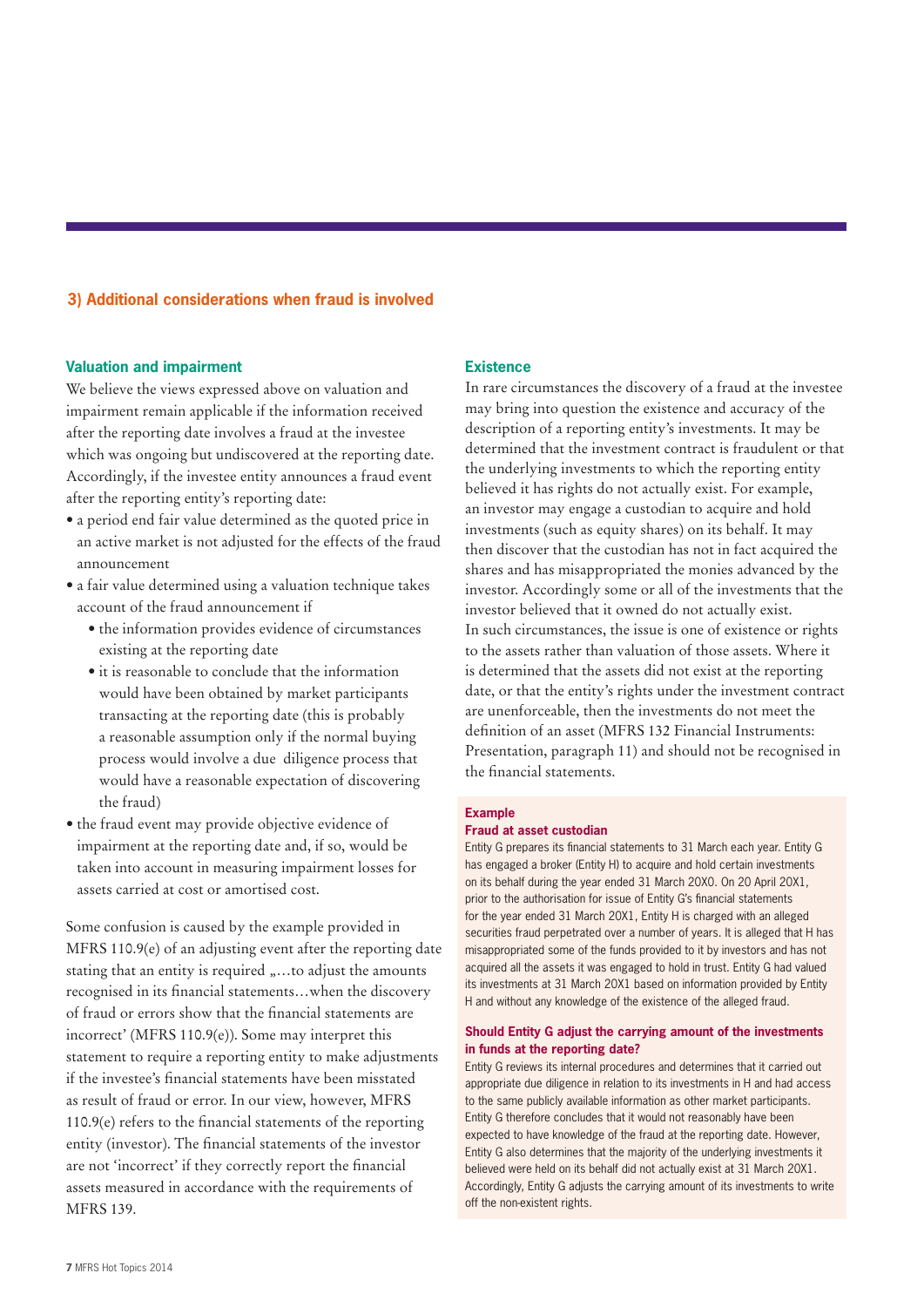# **4) When should prior periods be restated?**

The entity may determine that the information received provides evidence that amounts included in prior period financial statements may have been misstated. For example, the information provides evidence that the recorded investments did not exist or that investments carried at amortised cost were impaired or that fair values (estimated using a valuation technique) were overstated in the prior period.

Prior period financial statements should only be restated for prior period errors (MFRS 108 Accounting Policies, Changes in Accounting Estimates and Errors). A prior period error is defined as an omission from or misstatements in prior period financial statements arising from a failure to use or misuse of reliable information that (a) was available when financial statement for those periods were authorised for issue and (b) could reasonably be expected to have been obtained and taken into account in the preparation and presentation of those financial statements (MFRS 108.5). The effect of any changes in accounting estimates should be reflected in the current period financial statements (MFRS 108.36).

Judgement will be required in determining whether the entity failed to obtain available information which it should reasonably have taken into account in preparing the prior period financial statements.

In the context of investments, this determination will include consideration of the nature of the investments, the reasonableness of the information obtained by the entity in relation to other available market information and the level of due diligence that would normally be expected of an investor in the circumstances. For example, an investor that holds unquoted debt securities in a listed entity, whose shares are trading freely at expected levels with normal volatility, would not be expected to obtain information that was not publicly available. In contrast, an investor that holds a material loan receivable from a private entity may be expected to obtain regular and up to date information from the borrower (for example, the borrower's recent management accounts).

# **Example**

# **Restatement of prior periods**

The facts are the same as in the previous example above. The fraud at Entity H (the broker) has been ongoing for several years. If information as to the fraud been available and properly considered, then it would have been reasonable for Entity G to conclude that the investments purportedly held on its behalf by Entity H did not exist either at 31 March 20X0 or at 31 March 20X1.

# **Should entity G also restate its 31 March 20X0 financial statements?**

Information about the fraud was not publicly available when the 31 March 20X0 financial statements were authorised for issue. Entity G has also concluded that it performed appropriate due diligence in relation to its investments and in accordance with its own internal procedures. Accordingly, Entity G concludes that, in preparing its 31 March 20X0 financial statements, it obtained the information that it could reasonably have been expected to obtain. The new information about the fraud received in April 20X1 is not therefore considered to indicate an error in the 31 March 20X0 financial statements. Accordingly, these statements are not restated. The write-off of the non-existent assets is recorded as an expense in the year ended 31 March 20X1.